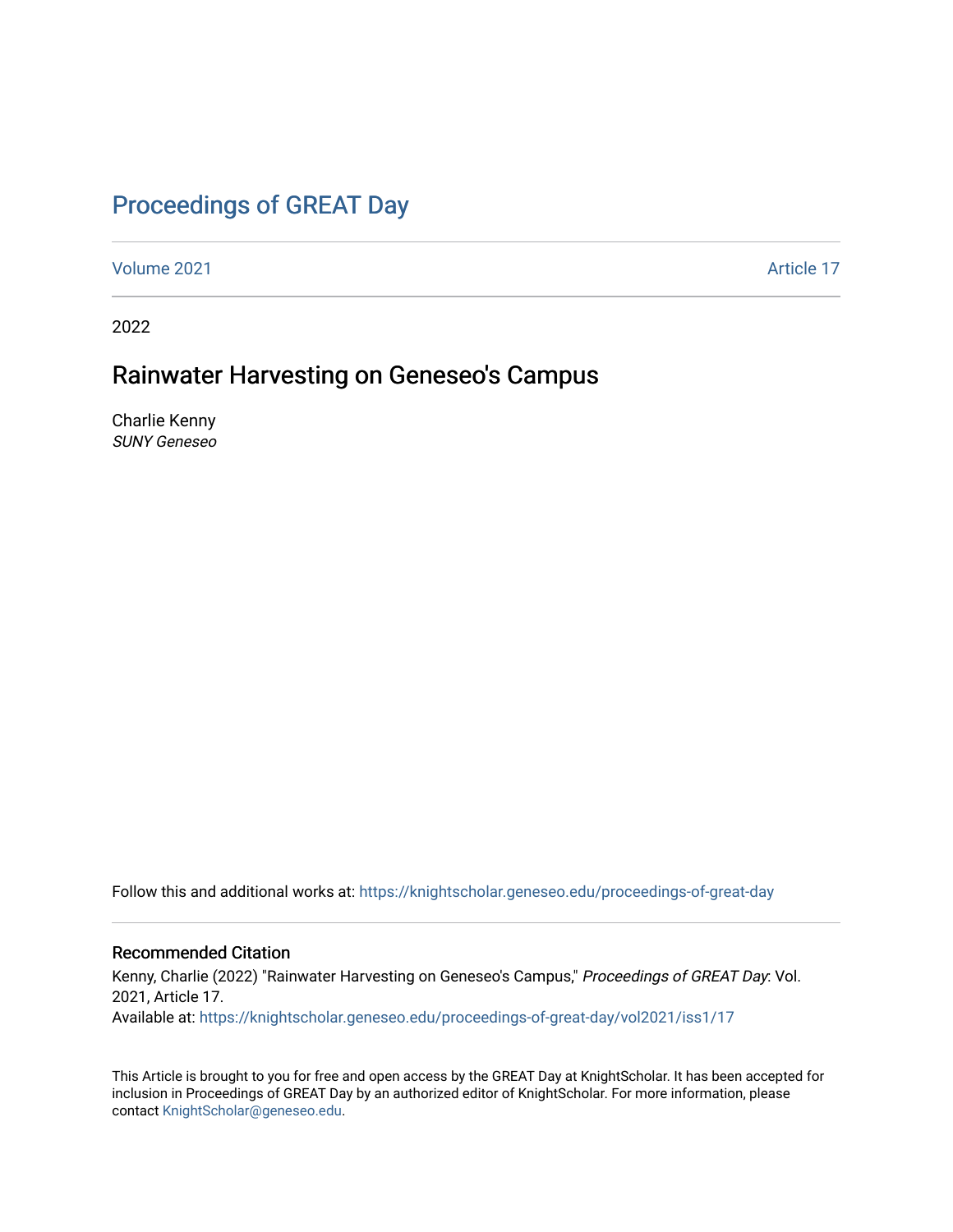## Rainwater Harvesting on Geneseo's Campus

#### Cover Page Footnote

sponsored by Ahmad Almomani, PhD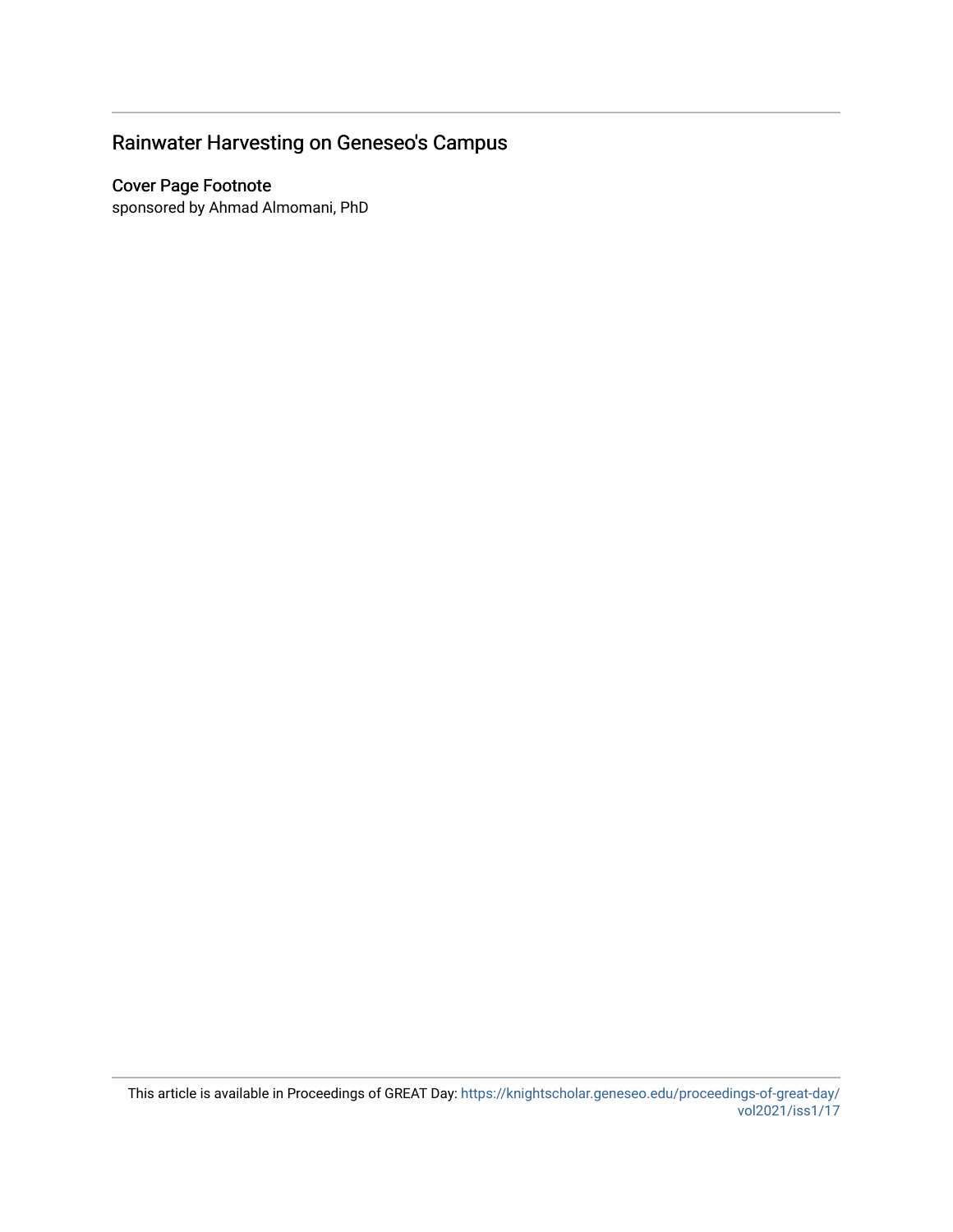# Rainwater Harvesting on Geneseo's Campus

Charlie Kenny

*sponsored by* Ahmad Almomani, PhD

## **Abstract**

A rainwater system will help SUNY Geneseo to become a more sustainable campus. In order to do this, several differential and algebraic equations are utilized. From these calculations, the dimensions, cost, and payback period for the project are determined.

## **Introduction**

One of the best ways that Geneseo can become more sustainable is by introducing a rainwater harvesting system. The first step to introducing such innovation to our campus is to start with a smaller scale project to set a m a rainwater harvesting system. The first step to introducing such innovation to our campus is to start with a smaller scale project to set a measure for the costs, planning, and overall direct benefits. For this reason, the following paper focuses on what would be needed to make a harvesting system to provide for the campus's gardens from April to October each year.

## **What is Rainwater Harvesting?**

Rainwater harvesting is the process in which the water that gathers on rooftops is guided through gutters into a cistern where it will then be sent through pipes to wherever the water is needed—such as for drinking or sinks and toilets in a bathroom (Vale, 2017). Mesh coverings are typically placed along the gutters to stop large debris from entering the system and, before the water is sent to its destination within a building, it is filtered using a type of UV radiation to clean it on a microbial level, making it safe to consume. This project shall focus on creating two aboveground tanks that will be used from April to October to provide water for the school's gardens during the summer. As these will only be used for plants rather than human consumption, the filtration needed for these is minimal to none; the most that could be needed is a mesh screening over the gutters to prevent large debris. One tank shall be placed near Brodie Hall while the other shall be placed between Newton Hall and the Integrated Science Center (ISC)—since Newston and the ISC are connected, it would make sense to use both buildings to provide for one tank.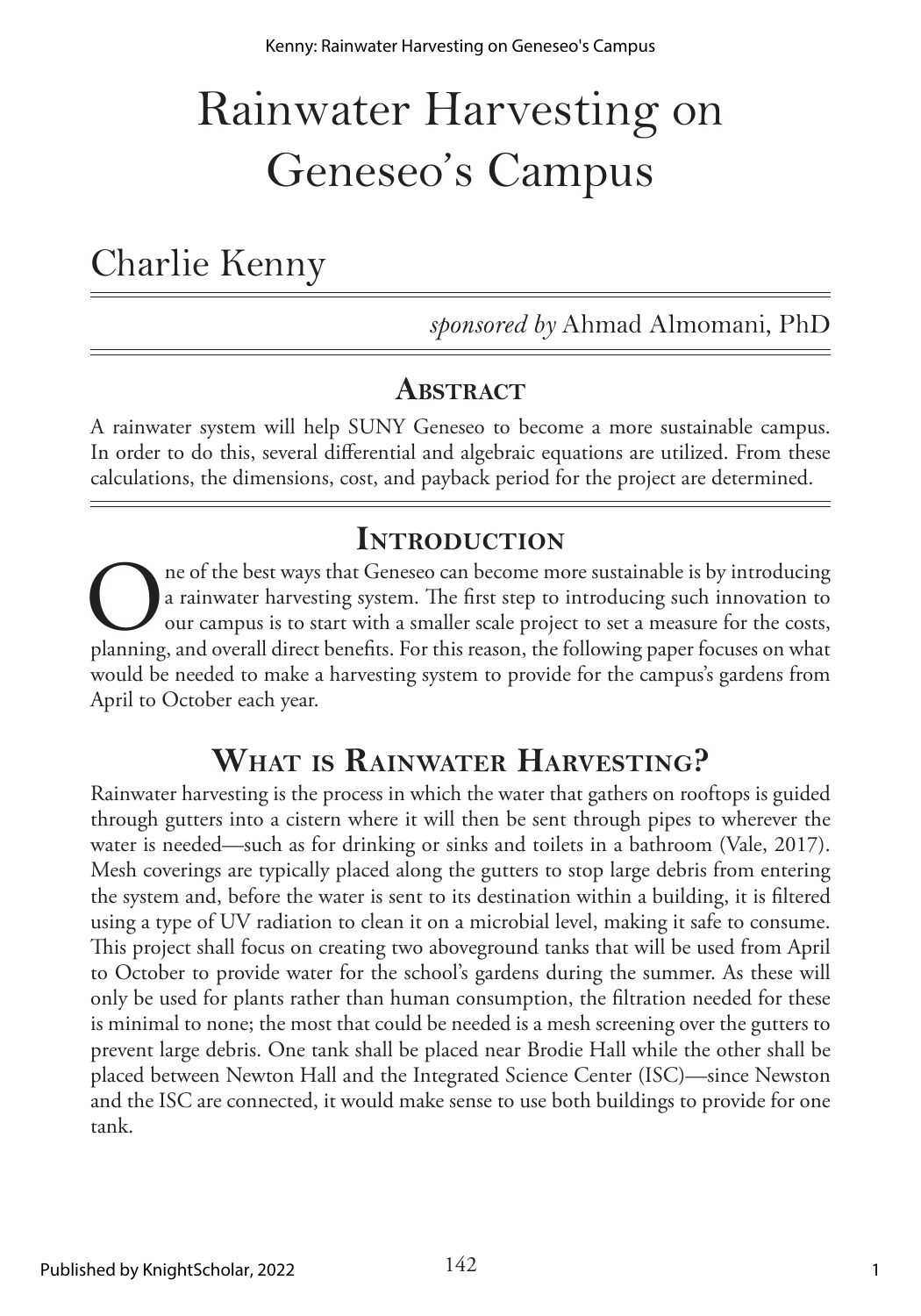## **Collection Potential for the Summer Gardens**

Using the estimated roof areas of each building and the average precipitation during the months when the tanks will be in use, we can estimate how much water these tanks can potentially collect (Map Developers, n.d.). Brodie Hall has a roof area of 62,347 squarefeet, Newton Hall has a roof area of 38,611 square-feet, and the Integrated Sciences Center has a roof area of 44,651 square-feet. According to the statistics provided by U.S. climate data (n.d.), the Geneseo area receives about 21.95 inches of precipitation from April to October. When inputting the roof sizes in conjunction with the amount of precipitation during this period, we learn the harvesting potential of these buildings to be the following: Brodie could collect 852,585.87 gallons, Newton could collect 527,999.63 gallons, and the ISC could collect 610,595.73 gallons (Innovative Water Solutions, n.d.). This means that the tanks can collect an average total of 1,991,181 gallons of water during this time period, which is equivalent to 68.91% of the total water that the gardens currently use. Geneseo uses approximately 14,447,651.90 gallons of water each year with the summer gardens accounting for about 20% (or 2,889,530 gallons) of the total usage. This results in the gardens costing the school about \$13,496.99 a year. With the amount of water we can save annually by harvesting our own, the school only needs to take approximately 898,349 gallons of water from the county, the equivalent of \$4,196.19. This means that with a water harvesting system, the school can save \$9,300.80 annually.

## **Creating <sup>a</sup> Harvesting Tank**

Since this is a dynamic system the volume of the tanks does not have to perfectly equate to the amount of water that could be potentially harvested over the whole time period. The best-case scenario would be that these tanks are in a constant median range rather than always at full or low capacity. As such, simple mathematical equations can be used to derive the specifications needed for our tanks' volumes, diameters, and outlet diameters; these will all be calculated using the formulas included in the "Design of a Rainwater Catchment System" (Cammardella, 2011). For these calculations, we will also consistently work under the assumptions that the cistern will be about 9.84 feet tall, that it already holds approximately 3.28 feet of rain within it, and that a heavy rain event will produce a maximum of 0.08 feet of rain.

## **Diameter and Volume**

In order to calculate the diameter of the tanks needed, we must first derive the amount of water that will be collected during a heavy rain event. A heavy rain event will be the time when the most water will enter the system at a certain time, meaning that the tanks will have to be ready for such a maximum intake at any time. To find the amount of water collected during such a storm, the area of the roofs must be multiplied by the height of the precipitation. Brodie could collect approximately 4,987.76 cubic feet of water while Newton and the ISC can collect 3,088.88 and 3,572.08 cubic feet of water, respectively. Since Newton and the ISC will be sharing a single tank, their maximum intact will be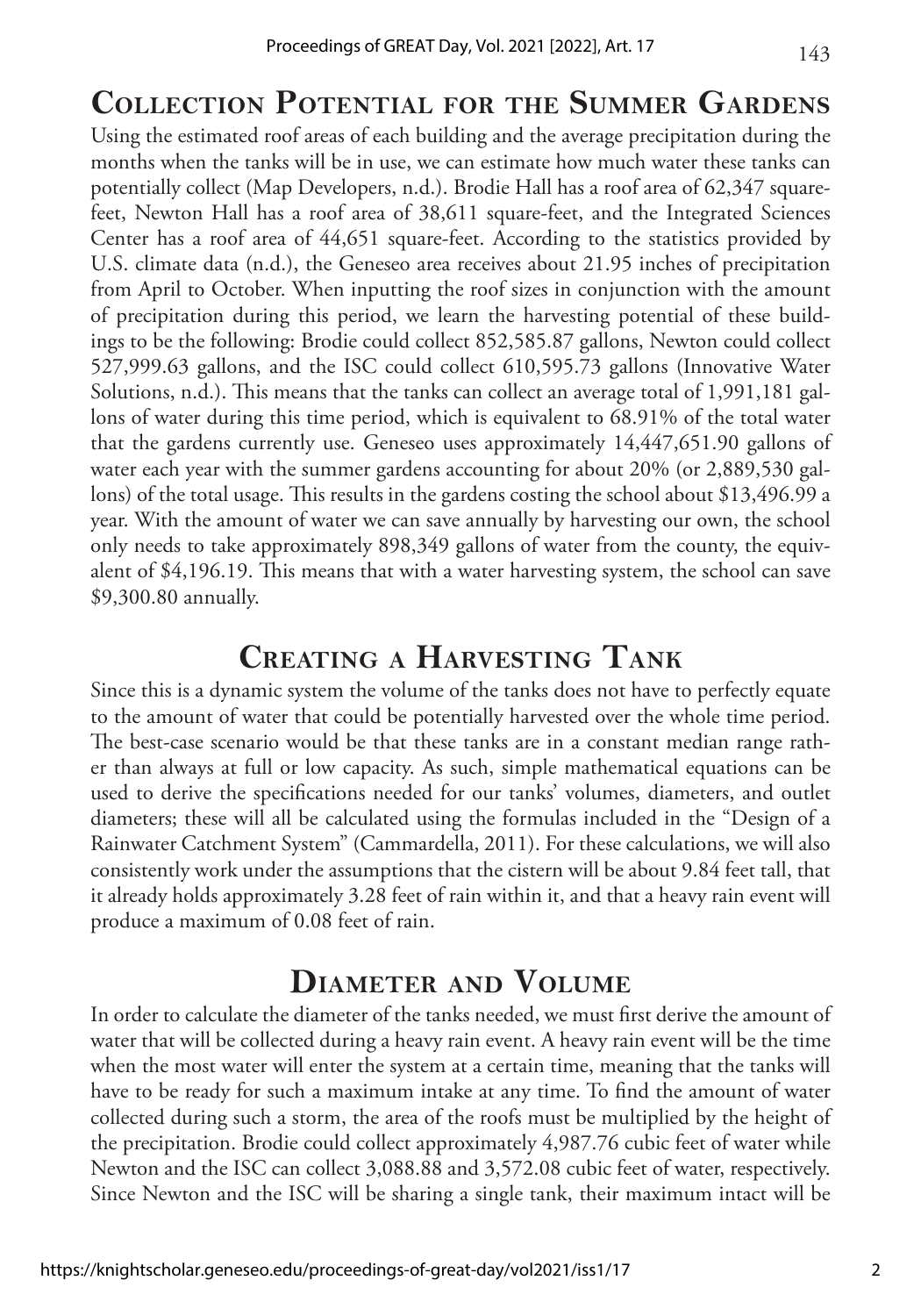combined to be 6,660.96 cubic feet. In order to find the diameters, we first set the volume of the heavy rain event equal to the formula for the volume of a cylinder, where in which the height will be the height of the empty space within the tank. From there we can modulate the equation until we have a formula for the diameter of the tanks.

$$
V_{max} = \pi \times (height_{tank} - height_{water}) \times (\frac{D_t}{2})^2)
$$
  
\n
$$
(\frac{D_t}{2})^2 = V_{max} \div (\pi \times (9.84 - 3.28))
$$
  
\n
$$
\frac{D_t}{2} = (V_{max} \div (\pi \times (6.56))
$$
  
\n
$$
D_t = 2 \times (V_{max} \div (\pi \times 6.56))
$$
\n(1)

Using *formula 1* we can conclude that Brodie will need a diameter of 31.11 feet and the Newton-ISC tank will need a diameter of 35.96 feet. Now that we have the diameters needed for each system, the volumes needed for each tank can be calculated. This is done with the standard equation for a cylinder, where in which our height will be the total height of the tank itself. Thus, we discover that the Brodie tank could withstand a volume of 7,479.71 cubic feet (or 55,952.12 gallons) while the Newton-ISC could withstand a volume of 9,993.66 cubic feet (or 74,757.77 gallons).

### **Diameter of the Outflow Orifice**

In the case of an emergency, the cistern must have an outlet orifice for the water to drain out. To estimate the diameter of this outlet, a scenario is proposed in which the water within the tank is at a height, *h*, of 3.28 feet and must be drained in time, *t*, of 6 hours. For this we will also use our newly discovered diameters for each tank,  $d_{\text{rank}}$ , is 7.94 feet for Newton and 34.78 feet for Brodie.

The first step to calculating the outlet orifice, the time it takes for the water to drain. This can be done with a basic rate of change formula where *Rate of Change = Rate In - Rate Out*. For this scenario, our rate of change,  $\frac{dh}{dt}$ , is multiplied by the area of a circle,  $\pi \times \frac{d_{tanh}^2}{4}$ , to obtain "mass water balance" (Cammardella, 2011, p. 7). Since such an emergency would shut off all intake, the rate in will be 0. The rate out will be a modification of Torricelli's Law, that results in the following equation:

$$
RateOut = O_a \times d_{coeff} \times \sqrt{(2 \times g \times h)}
$$
 (2)

Where *Oa* is the area of the outlet,  $d_{\text{coeff}}$  is the discharge coefficient (1.97 feet), *g* is gravity (32.17 ft/s²), and *h* is the height of the tank (9.84 feet). The components to the rate of change formula are then combined to create the following: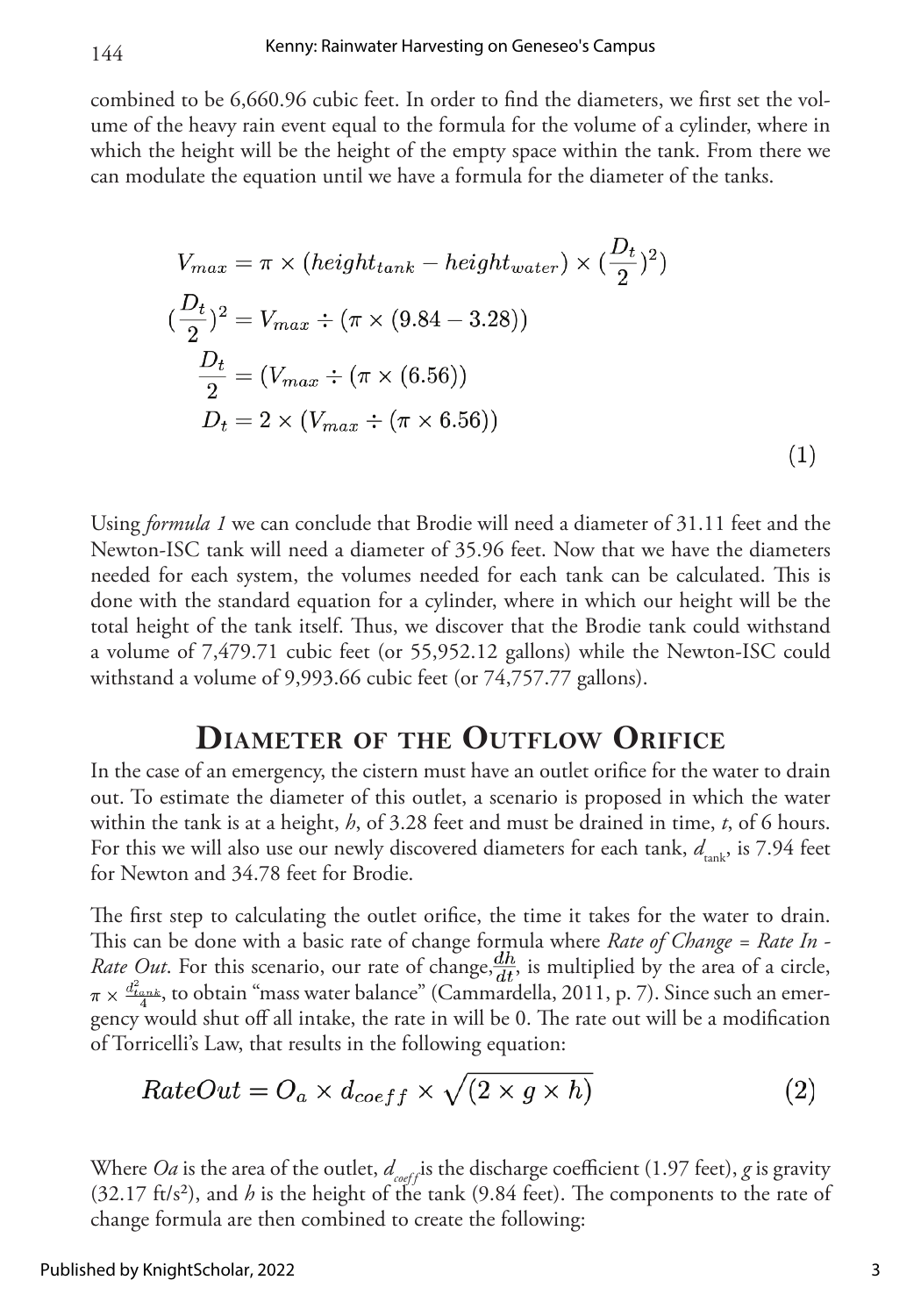$$
\frac{\pi \times d_{tank}^2}{4} \times \frac{dh}{dt} = 0 - O_a \times d_{coeff} \times \sqrt{(2 \times g \times h)}.
$$
 (3)

Our goal here is to get  $O_{q}$  on its own—from there we can plug the resulting number into the formula for the outlet area and find the diameter. First, we must separate and integrate our variables in order to get rid of  $\frac{dh}{dt}$ . When we separate the variables, we get:

$$
\frac{1}{\sqrt{h}}dh = -\frac{(4 \times O_a \times d_{coeff} \times \sqrt{2 \times g})}{(\pi \times d_{tank}^2)}dt.
$$
\n(4)

We then integrate *equation 4* on both sides. The  $\frac{1}{\sqrt{h}}$  will be integrated from 3.28 to 0 to represent the change in the water's height, in feet, as it drains. On the right side will be integrated from 0 to 21,600 to represent the change in time in seconds. Since gravity is measured in seconds, we translate our time so the units align. When we integrate *equation 4* we end up with the following:

$$
\int_{3.28}^{0} \frac{1}{\sqrt{h}} dh = -\frac{(4 \times O_a \times d_{coeff} \times \sqrt{2 \times g})}{(\pi \times d_{tank}^2)} \times \int_{0}^{21,600} dt
$$

$$
-\int_{0}^{3.28} \frac{1}{\sqrt{h}} dh = -\frac{(4 \times O_a \times d_{coeff} \times \sqrt{2 \times g})}{(\pi \times d_{tank}^2)} \times \int_{0}^{21,600} dt
$$

$$
\int_{0}^{3.28} \frac{1}{\sqrt{h}} dh = \frac{(4 \times O_a \times d_{coeff} \times \sqrt{2 \times g})}{(\pi \times d_{tank}^2)} \times \int_{0}^{21,600} dt
$$

$$
2 = \frac{86,000 \times O_a \times d_{coeff} \times \sqrt{2 \times g}}{(\pi \times d_{tank}^2)}
$$
(5)

*Equation 5* is then rearranged so that  $O_a$  is on its own:

$$
O_a = \frac{(\pi \times d_{tank}^2)}{(43,200 \times d_{coeff} \times \sqrt{2 \times g}}.\tag{6}
$$

The equation for the area of an outlet orifice is  $O_a = \pi \times \frac{d^2_{or}}{4}$ . Therefore, to find the diameter of the outlet orifice for each building we set *equation 6* equal to the equation of the area of an outlet orifice:

$$
\pi \times \frac{d_{or}^2}{4} = \frac{(\pi \times d_{tank}^2)}{(43,200 \times d_{coeff} \times \sqrt{2 \times g}}.\tag{7}
$$

145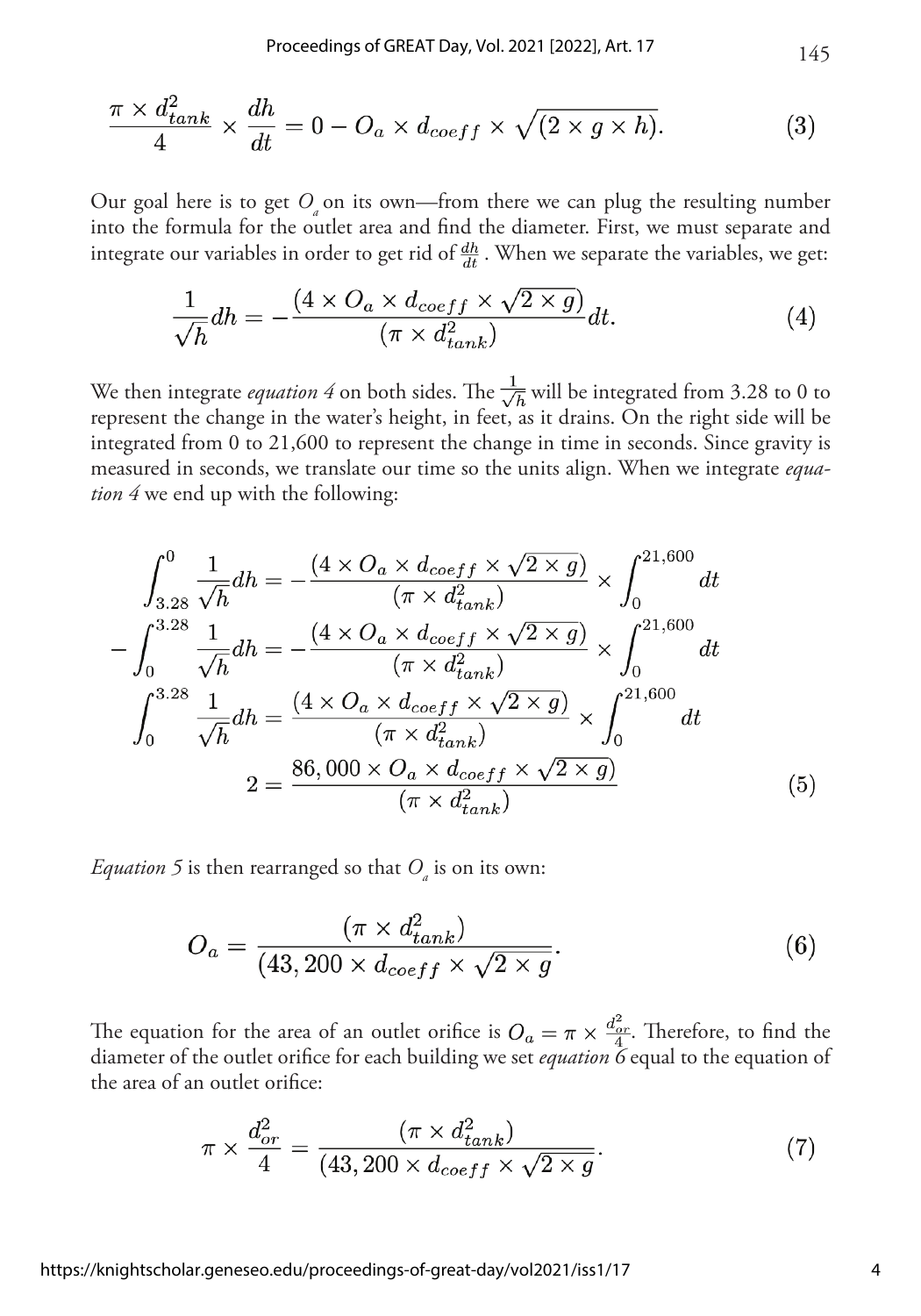The variables are separated once more so that  $d_{\alpha}$  is on its own, giving the final equation needed to find the diameter of the outlet orifice:

$$
d_{or} = \sqrt{\frac{d_{tank}^2}{10,800 \times d_{coeff} \times \sqrt{2 \times g}}}.
$$
\n(8)

We plug in our variables for the discharge coefficient, gravity, and the respective tank diameters. This results in Brodie needing an outlet orifice with a diameter of 0.075 feet while the Newton-ISC tank requires one of 0.087 feet.

## **Cost**

Since these tanks will be used strictly during the warmer season and only used for gardening purposes, many of the typical costs for rainwater harvesting systems are void. Instead, the major cost that is to be focused on is for the tank itself. An aboveground tank with a maximum volume of 50,000 gallons will be considered as the one chosen for this experiment. While this number may be much lower than those found earlier, they would still be perfectly amenable for the uses needed. Two aboveground, 50,000-gallon tanks bought from and installed by Aquamate (n.d.) costs about \$64,000. The time that it would take to pay back the costs of these tanks can be found by sampling dividing the total cost by the amount saved per year (\$9,300.80). By this calculation, the school would be able to pay back this project in approximately 7 years.

## **Conclusion**

Overall, it would be highly beneficial both monetarily and in our efforts to be a more environmentally conscious campus to install a rainwater harvesting system. The minimum dimensions can be easily computed and the wide variety of buildings on campus lends itself to the possibility of creating an entire network of rainwater harvesting. The best outcome of this would be to have a system that will pay for itself in a handful of years and ultimately make the campus completely self-sufficient in terms of our water usage.

#### **References**

Aquamate (n.d.). *50,000 gallon steel rain water tank.* PlasticWaterTanks.com. [https://](https://www.plasticwatertanks.com/product/50000-gallon-steel-rain-water-tank) [www.plasticwatertanks.com/product/50000-gallon-steel-rain-water-tank](https://www.plasticwatertanks.com/product/50000-gallon-steel-rain-water-tank)

Cammardella, N. (2011). Design of a rainwater catchment system. *Undergraduate Journal of Mathematical Modeling: One + Two*, *4*(1), Articlel 6. [https://doi.](https://doi.org/10.5038/2326-3652.4.1.6) [org/10.5038/2326-3652.4.1.6](https://doi.org/10.5038/2326-3652.4.1.6)

Innovative Water Solutions. (n.d.). *Rainwater collection calculator.* [https://www.](https://www.watercache.com/resources/rainwater-collection-calculator) [watercache.com/resources/rainwater-collection-calculator.](https://www.watercache.com/resources/rainwater-collection-calculator)